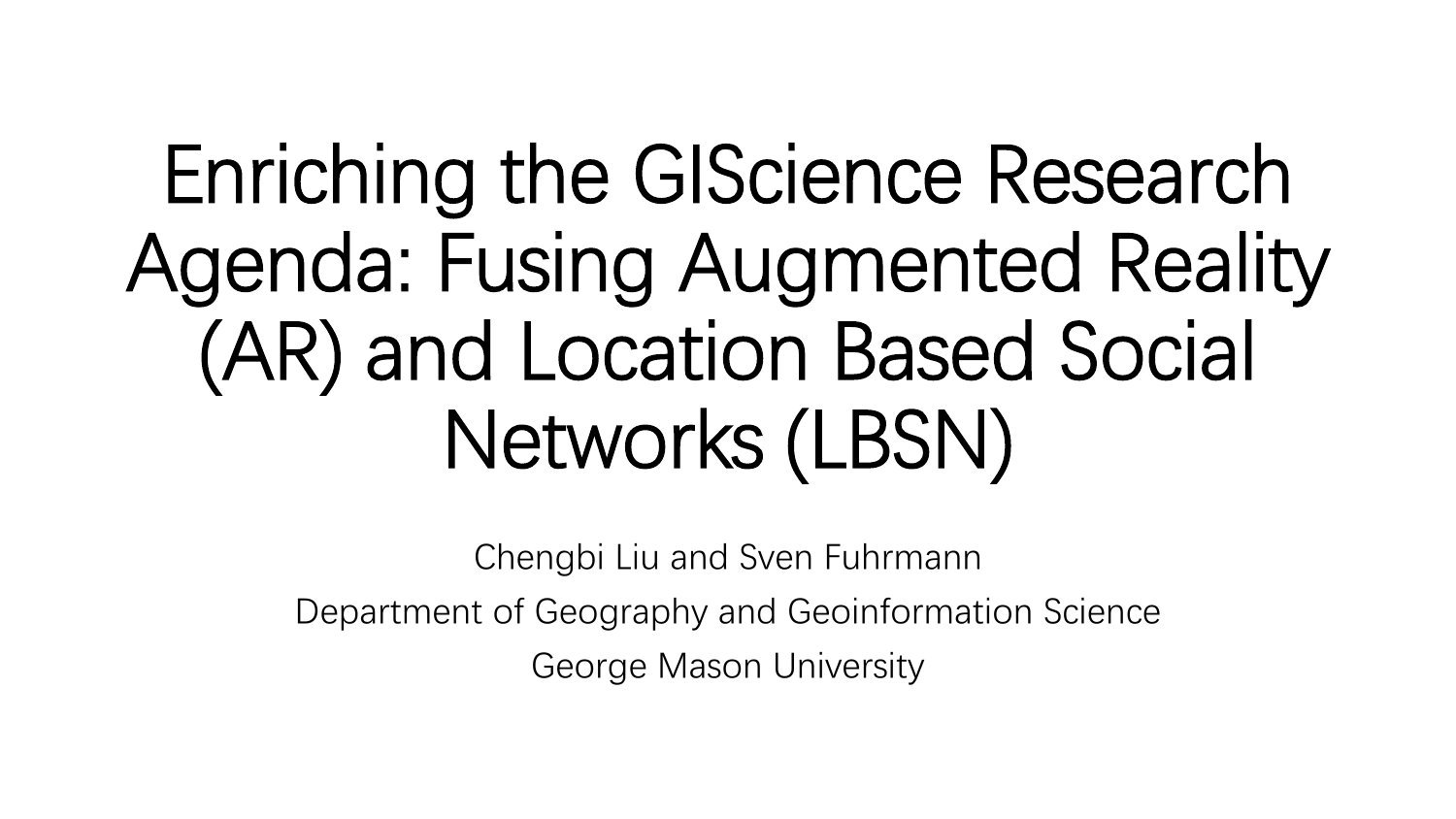#### What Can AR Do?

- Overlaying real world views or scenes with virtual, computer- generated, objects that appear to visually coexist in the same space.
- Wide integration in everyday applications:
	- games
	- marketing strategies
	- navigation aids
	- home design software
	- personal assistance
	- general education applications
- What about in social media?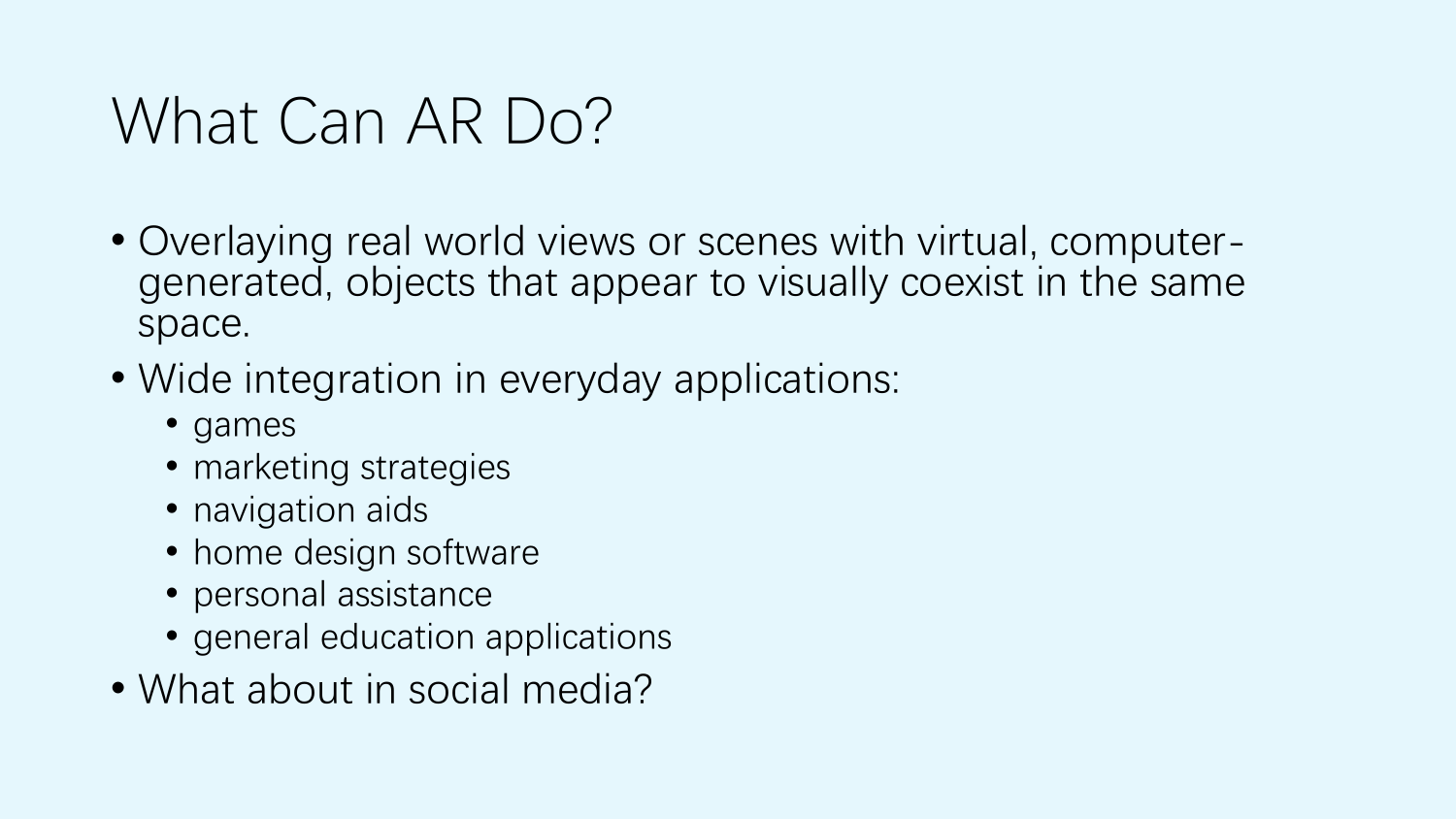### Something More Than This?



Source: Facebook AR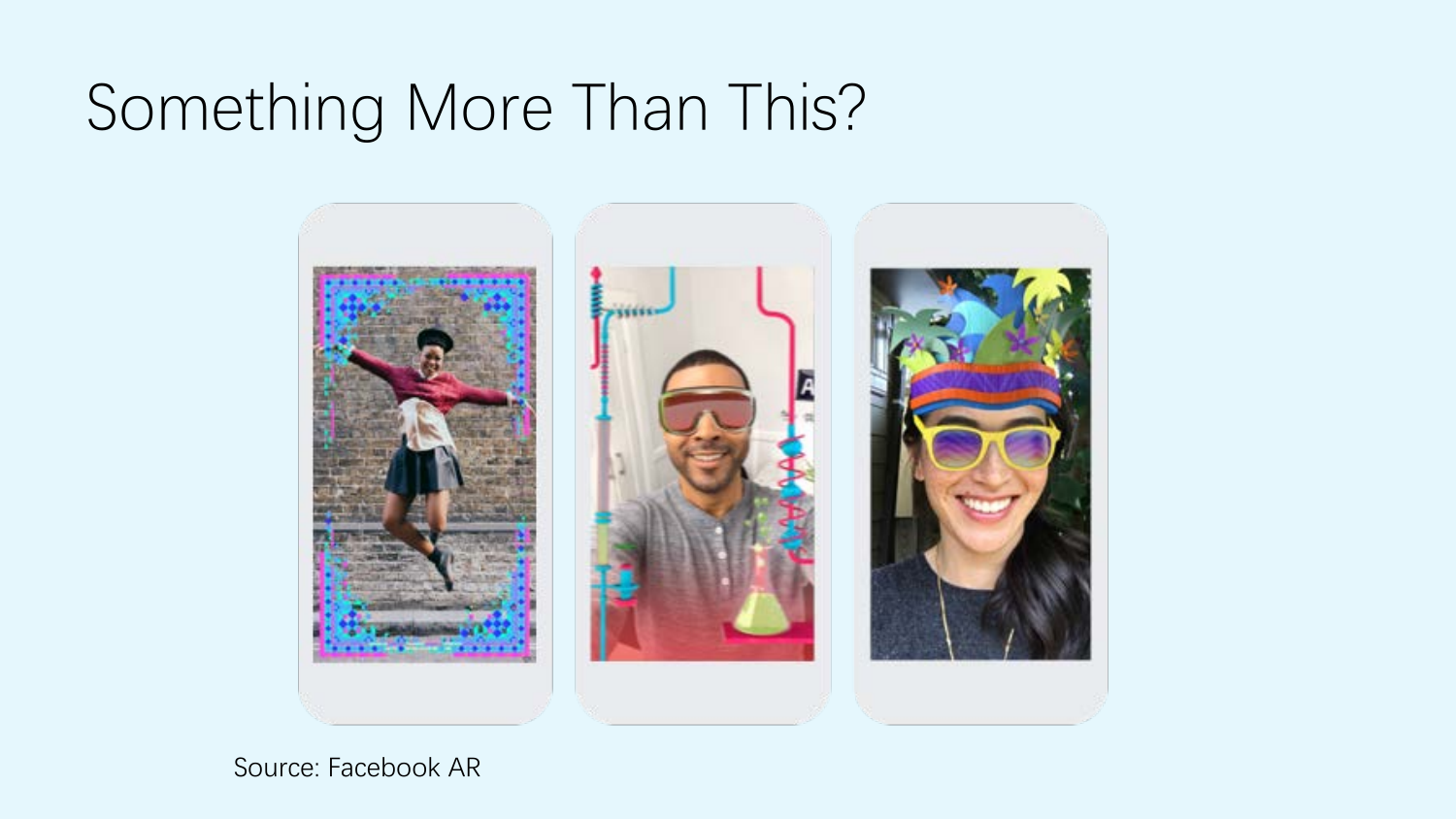### LBSN from the GIScience Perspective

- How are user locations connected with user social networks?
- LBSN is an important source of spatiotemporal data
	- Wide population coverage
	- Convenient data acquisition
- LBSN brings up new conceptual models and frameworks
	- Embodied space (Farman 2013)
	- Spatial self (Schwartz & Halegoua 2015)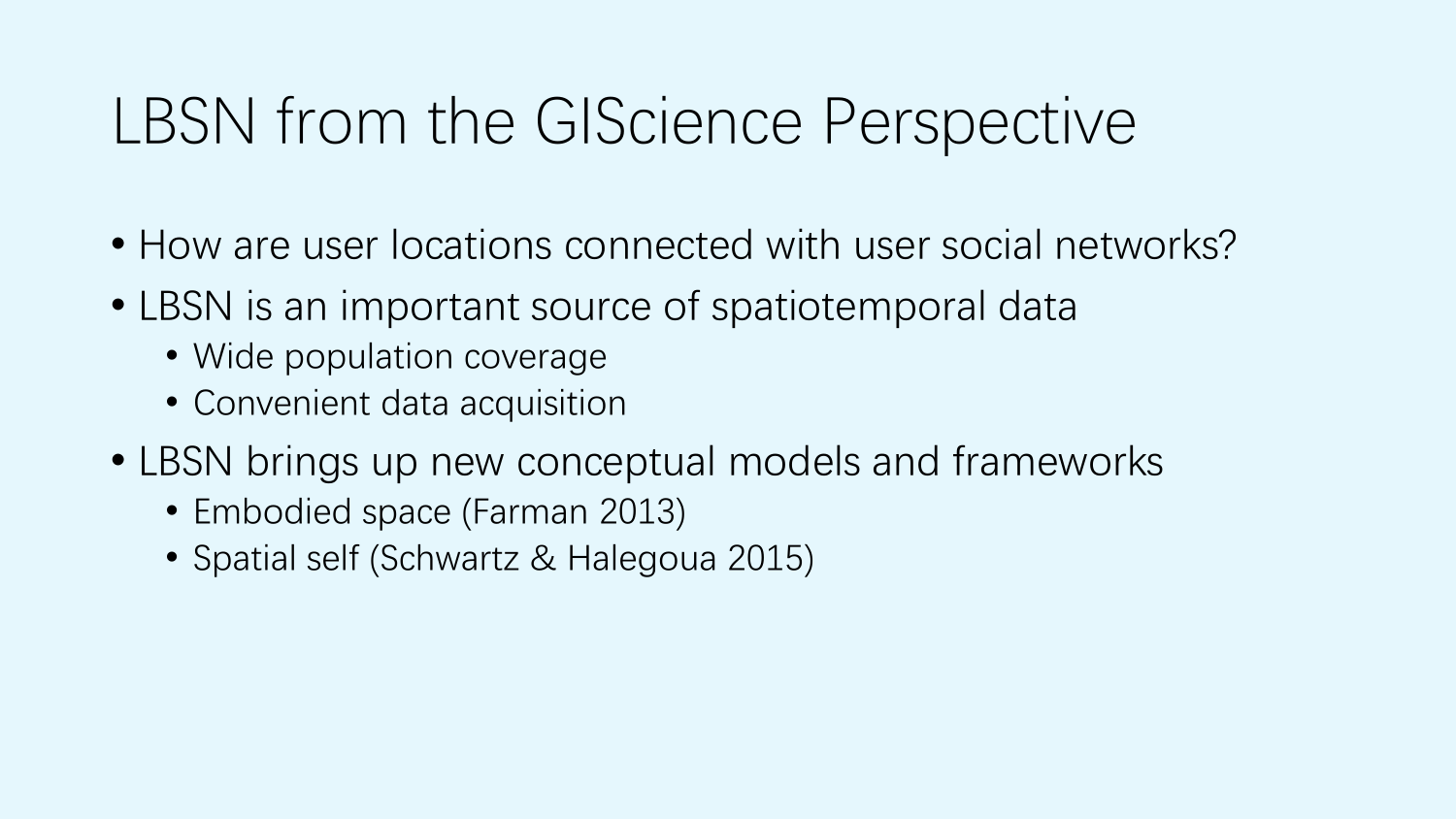#### The Fusion of AR and LBSN

- AR 2.0 framework (Schmalstieg et al., 2011)
	- smartphones as a low-cost platform that combine AR display, tracking and processing,
	- mobility to realize AR in a world model,
	- backend infrastructure for the distribution of AR content and applications,
	- easy to use authoring tools for creating AR content, and
	- large-scale AR tracing solutions which work in real time
- Example AR 2.0 architectures (Butchart, 2011)
	- "Gateway" architecture
	- "Web" architecture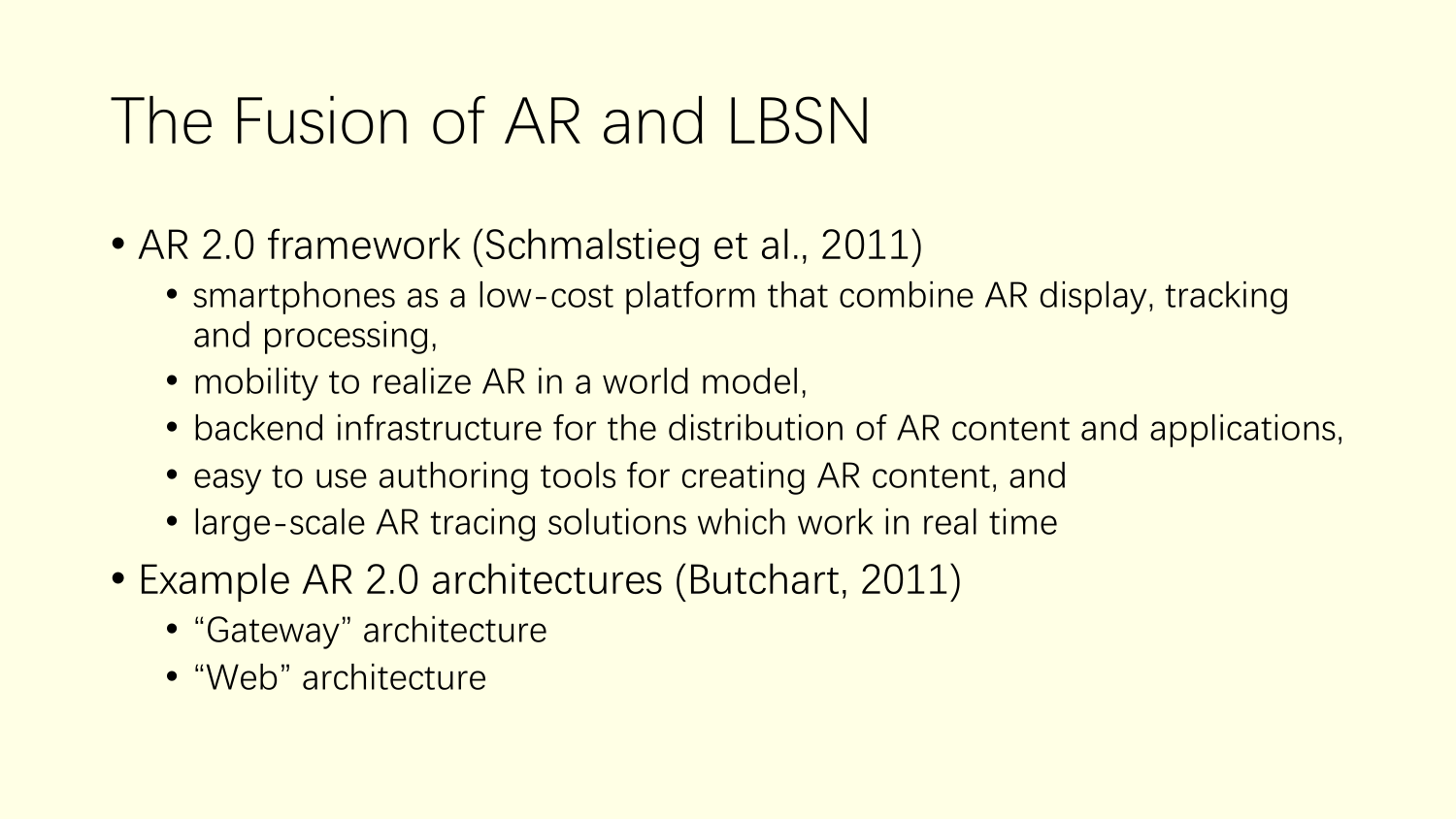#### **"Gateway" architecture for mobile AR browsers**

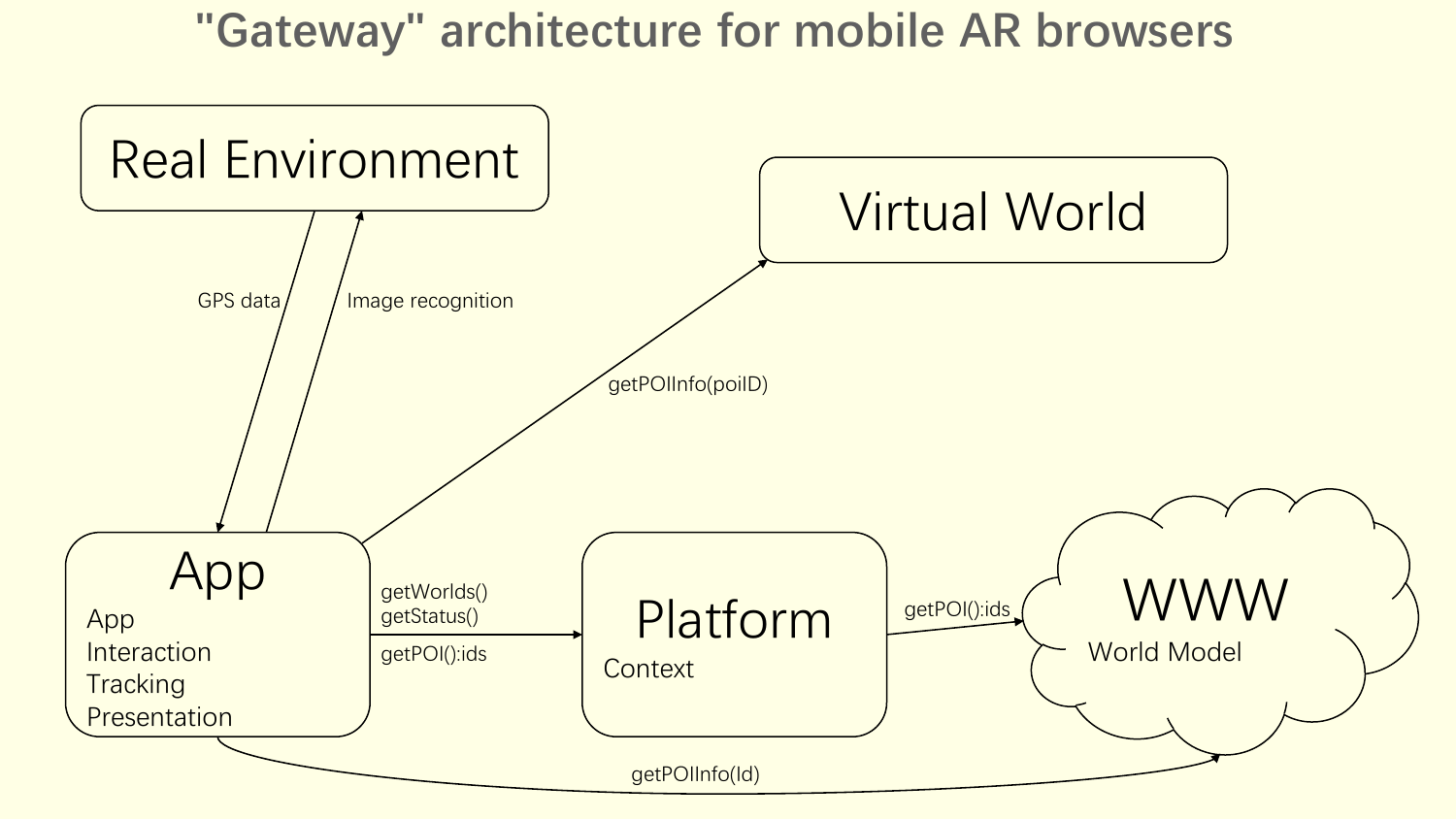#### **"Web" architecture for mobile AR browsers**

![](_page_6_Figure_1.jpeg)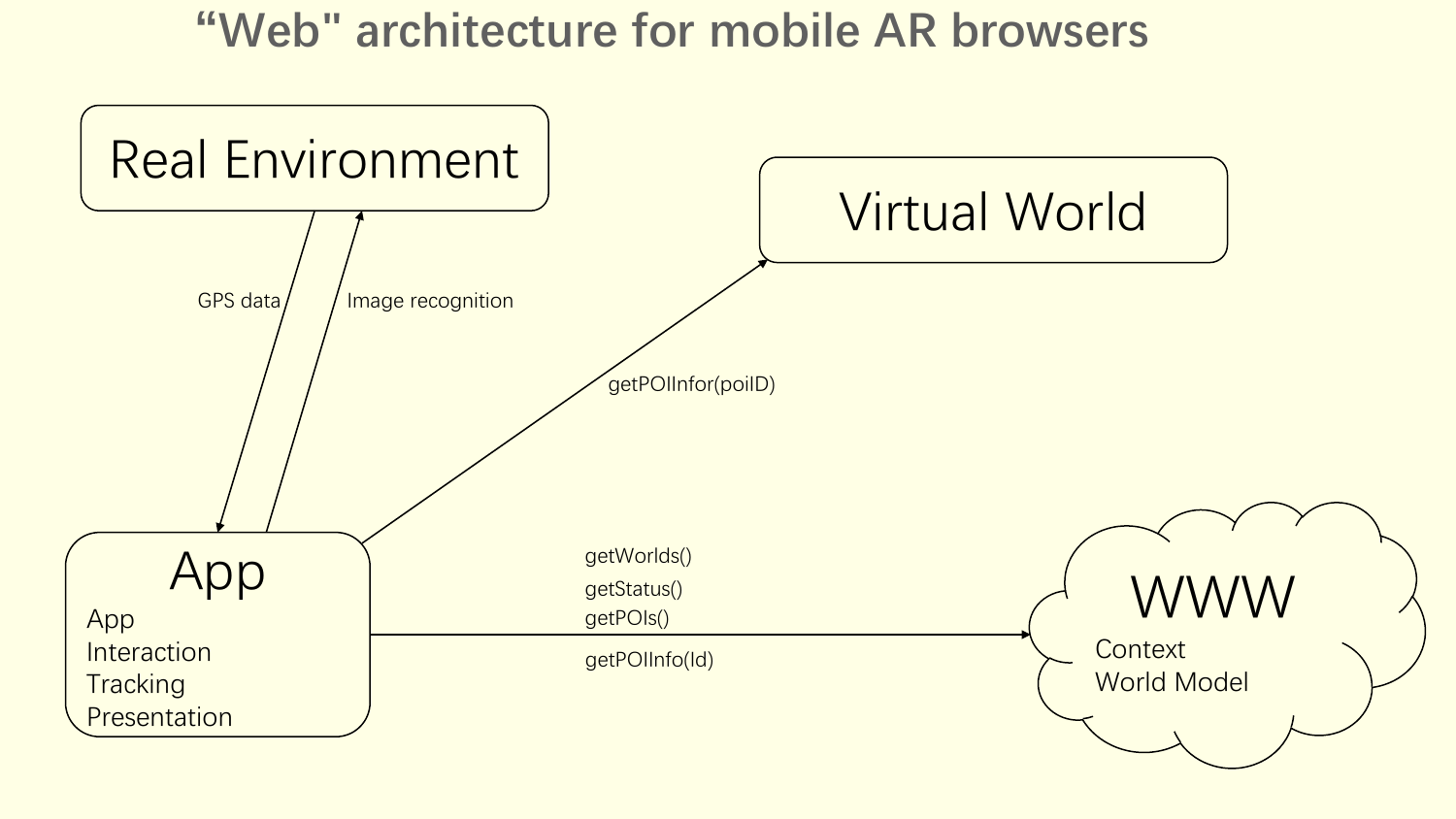### Examples of AR 2.0 Application

- Sekai Camera
- Wallame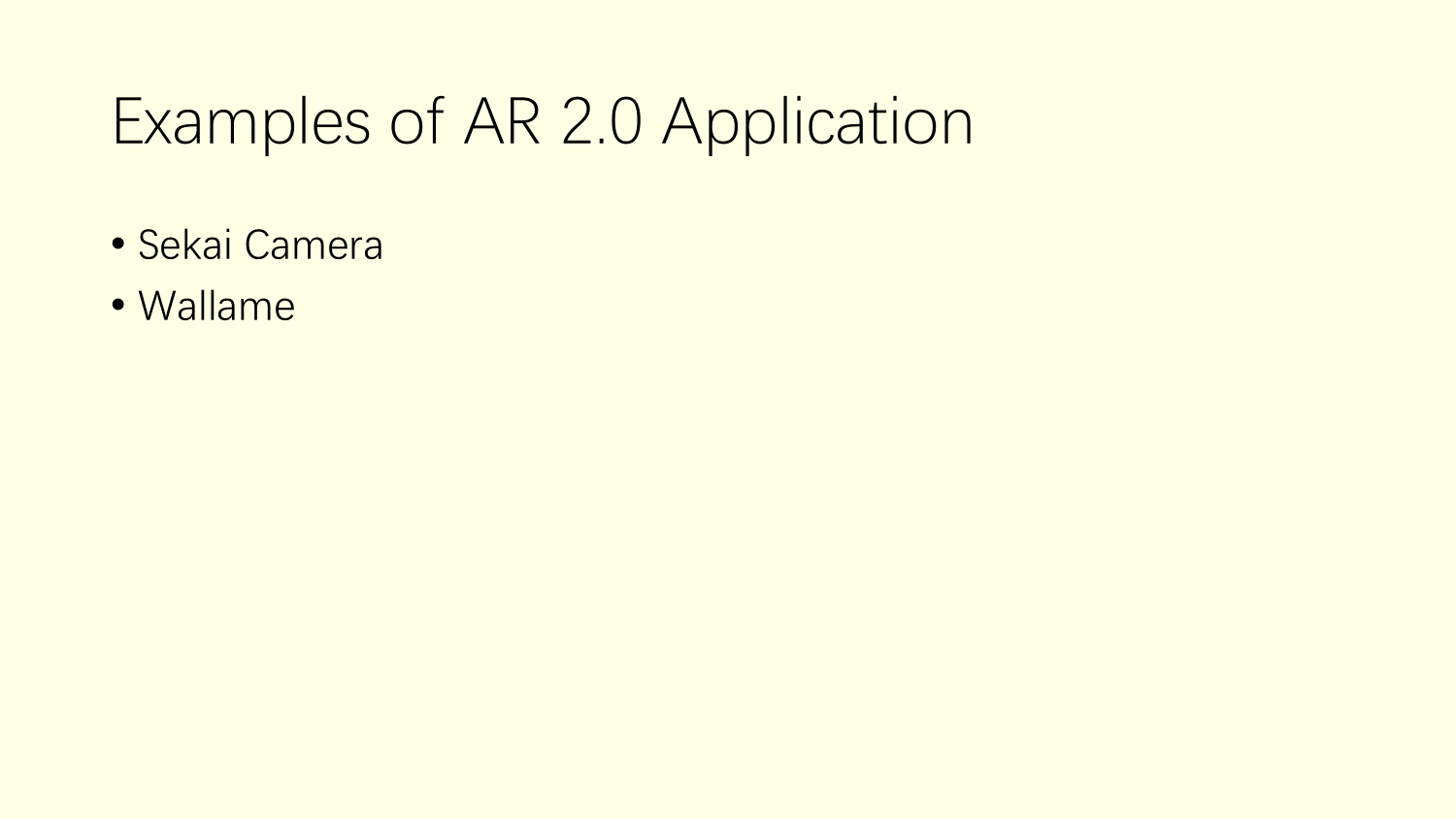![](_page_8_Picture_0.jpeg)

User interface of Sekai Camera (Tochidot, 2010) https://www.youtube.com/watch?v=oxnKOQkWwF8&t=48s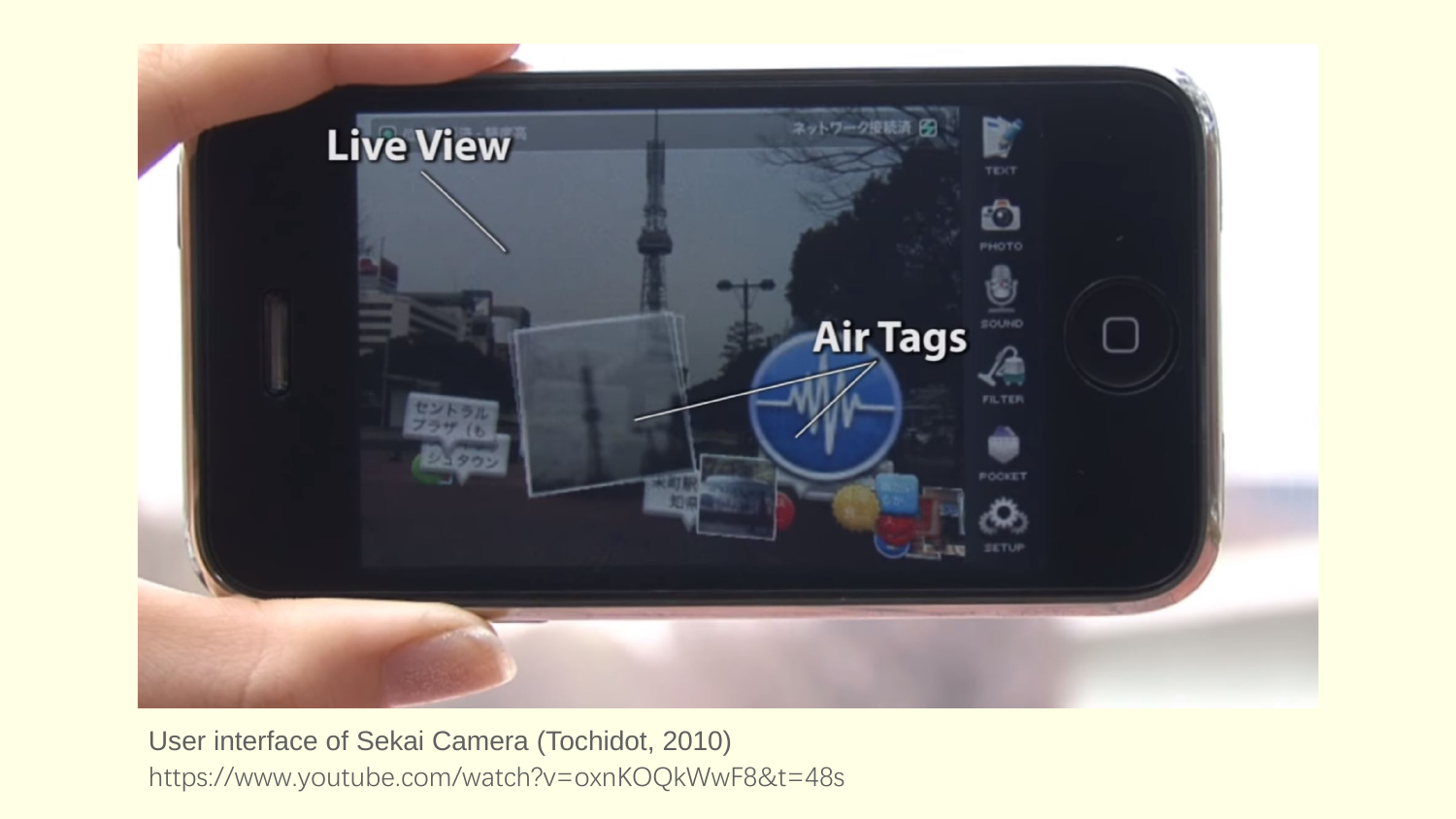![](_page_9_Picture_0.jpeg)

Screenshots of Wallame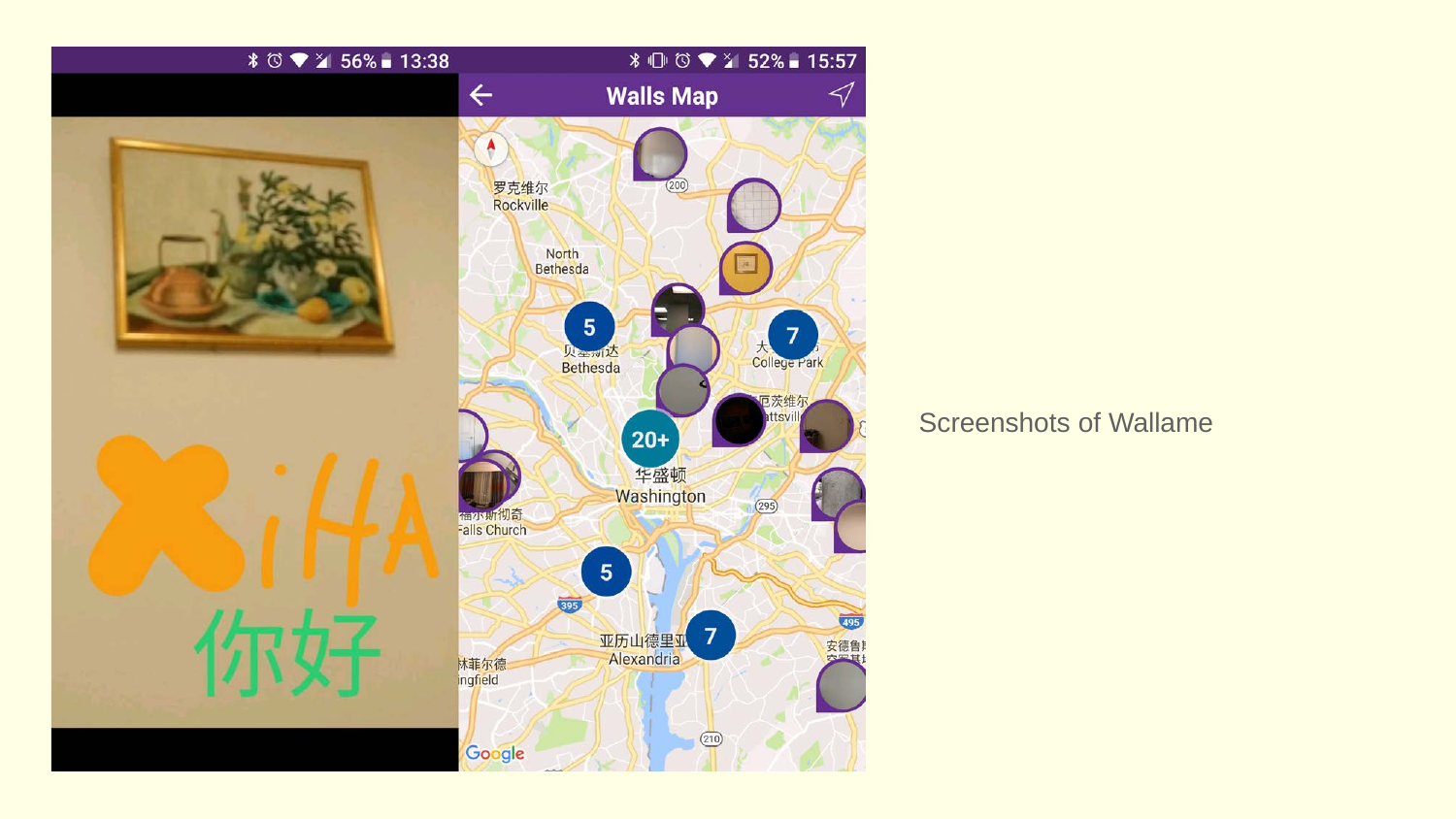### Enriching the GIScience Agenda

- Data conflation
- Platial GIS
- Multimedia storytelling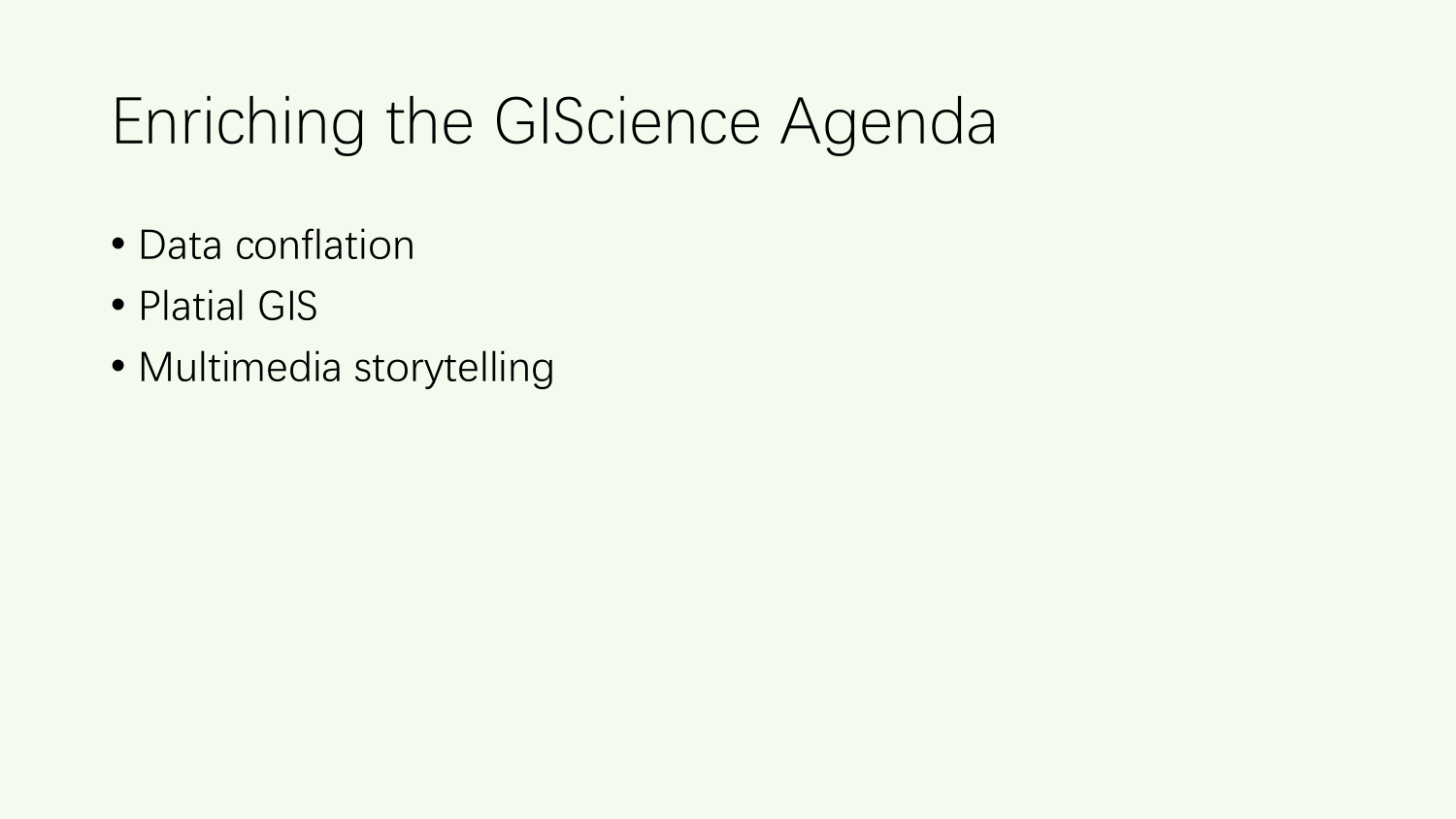### Data Conflation

- Incorporating ambient information from AR
- Moving from 2D to 3D (e.g., Google ARcore anchoring)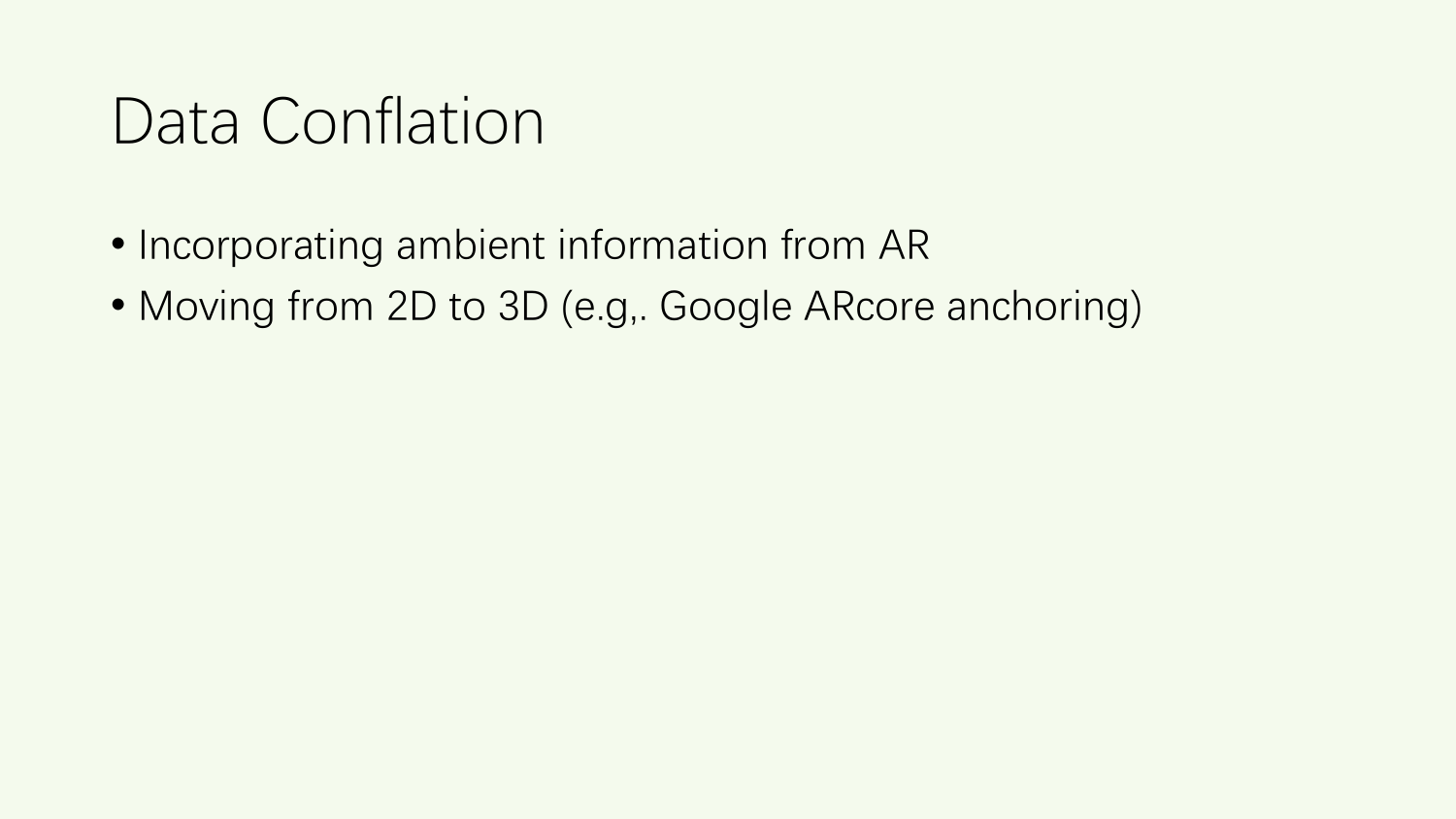#### Platial GIS

- Visualizing place in space
- Holding localness assumption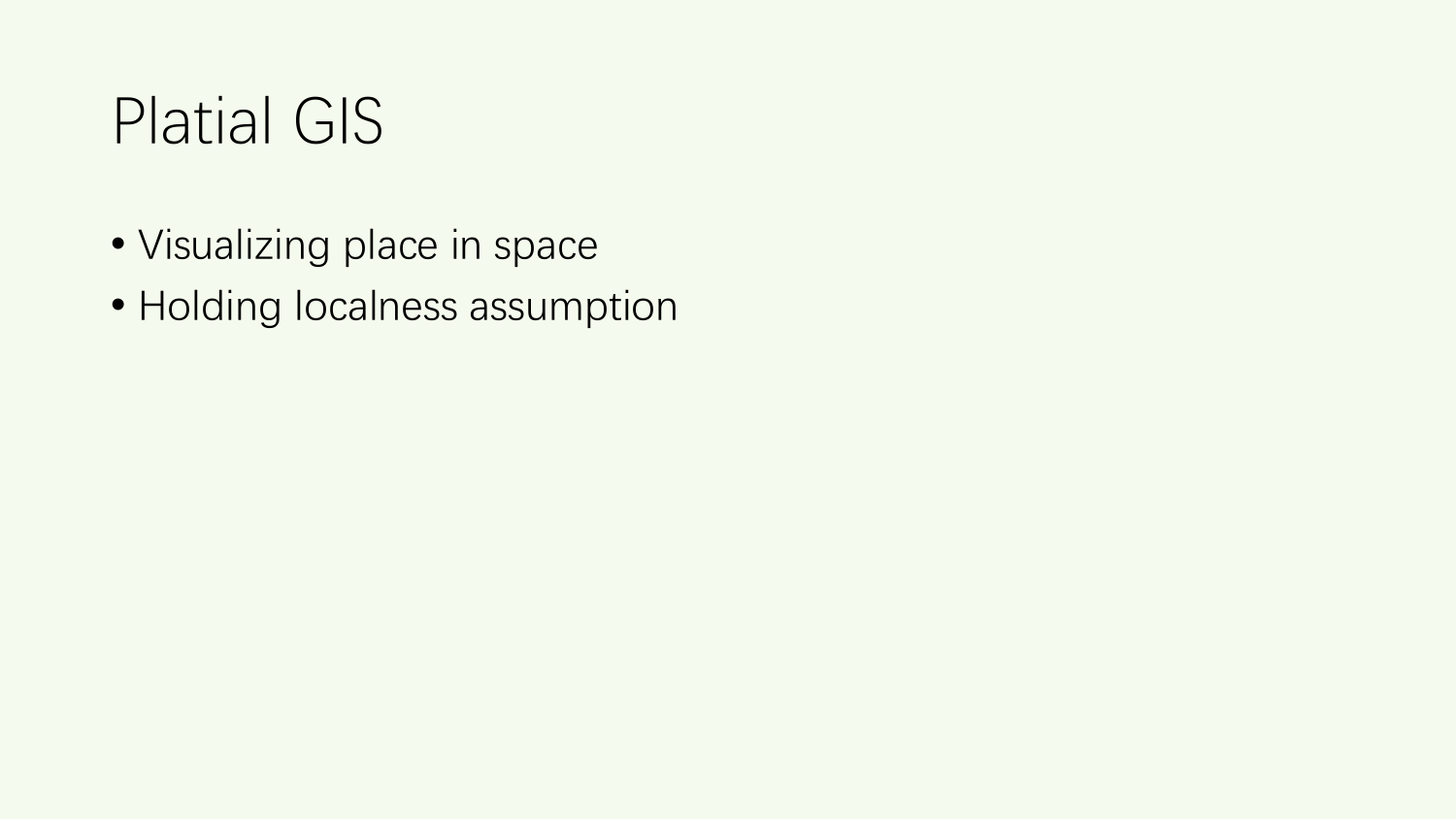![](_page_13_Figure_0.jpeg)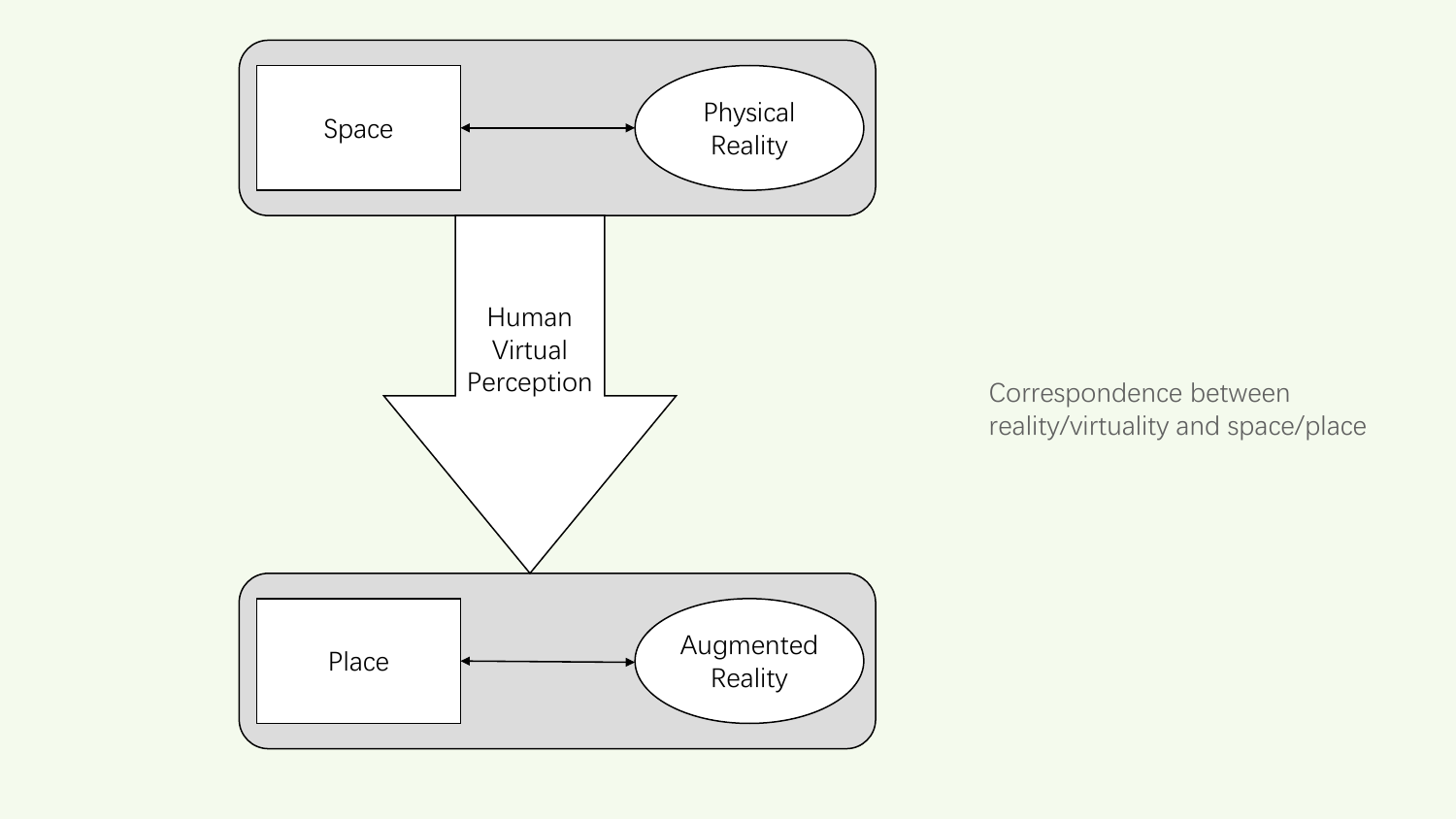## Multimedia Storytelling

- Enhancing immersivity and interactivity
- Developing more coherent narratives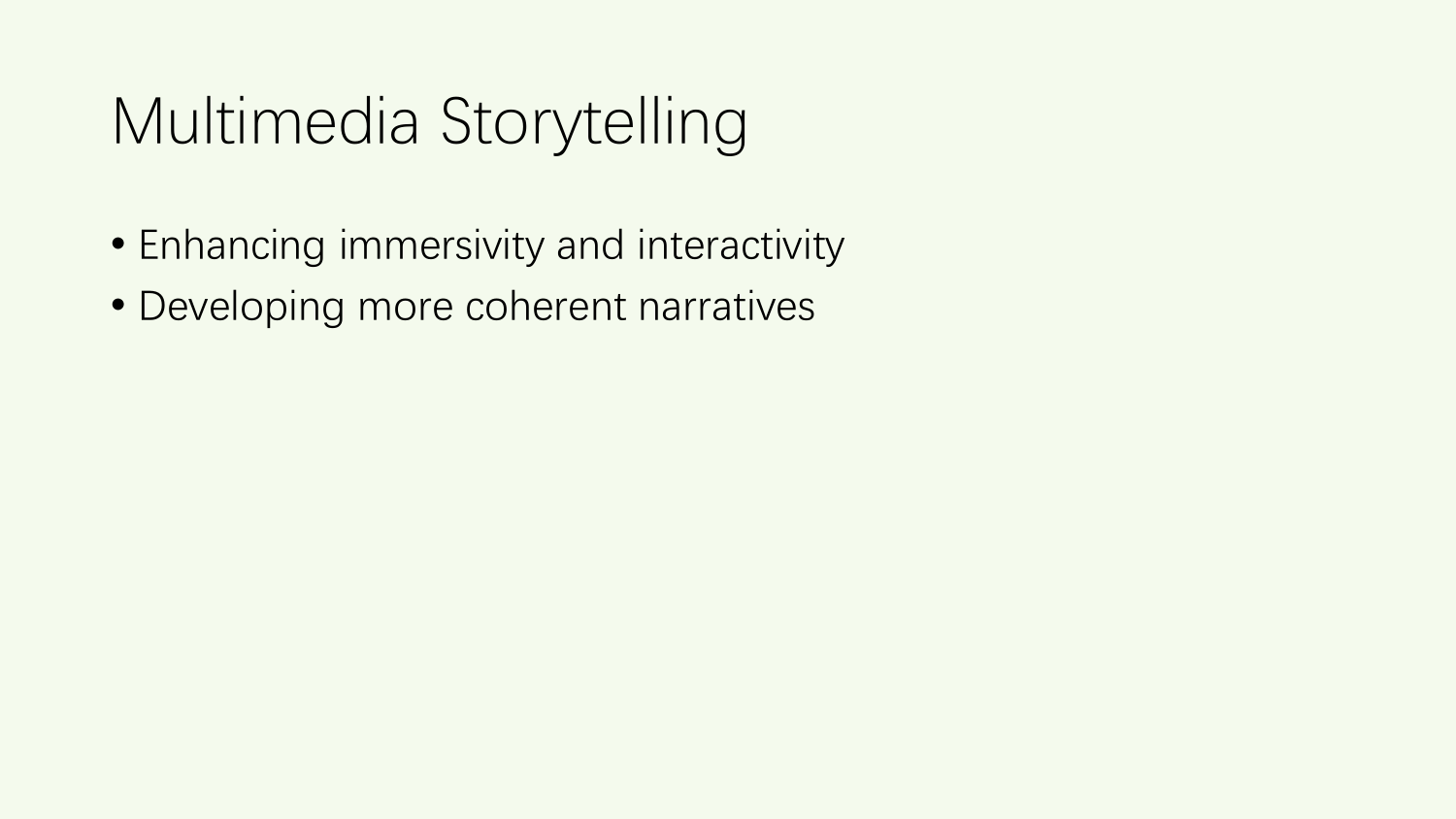![](_page_15_Picture_0.jpeg)

Screenshots of an "AR Portal" prototype (Nedd, 2017)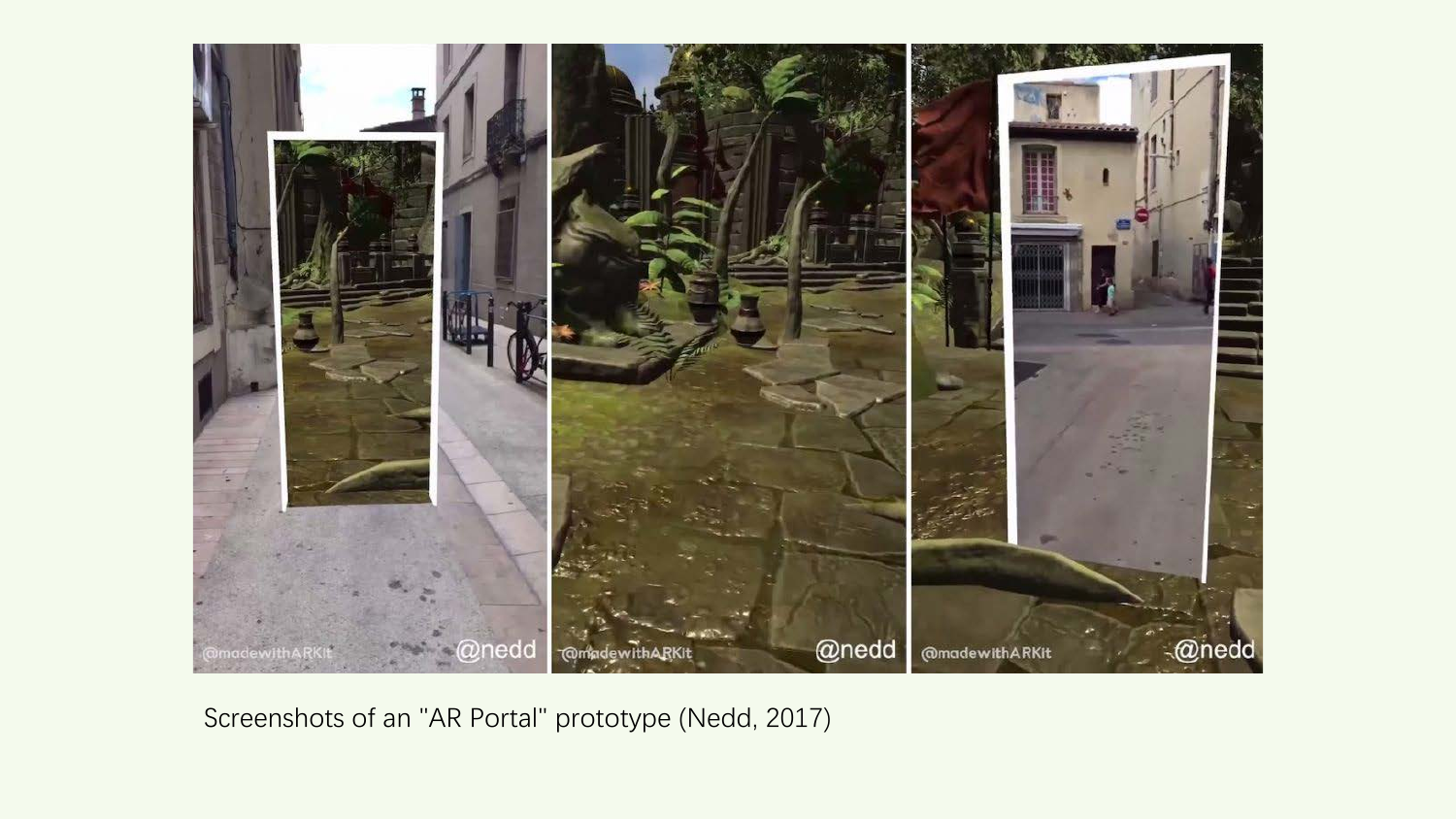![](_page_16_Figure_0.jpeg)

Guidelines to develop and evaluate AR-integrated LBSN